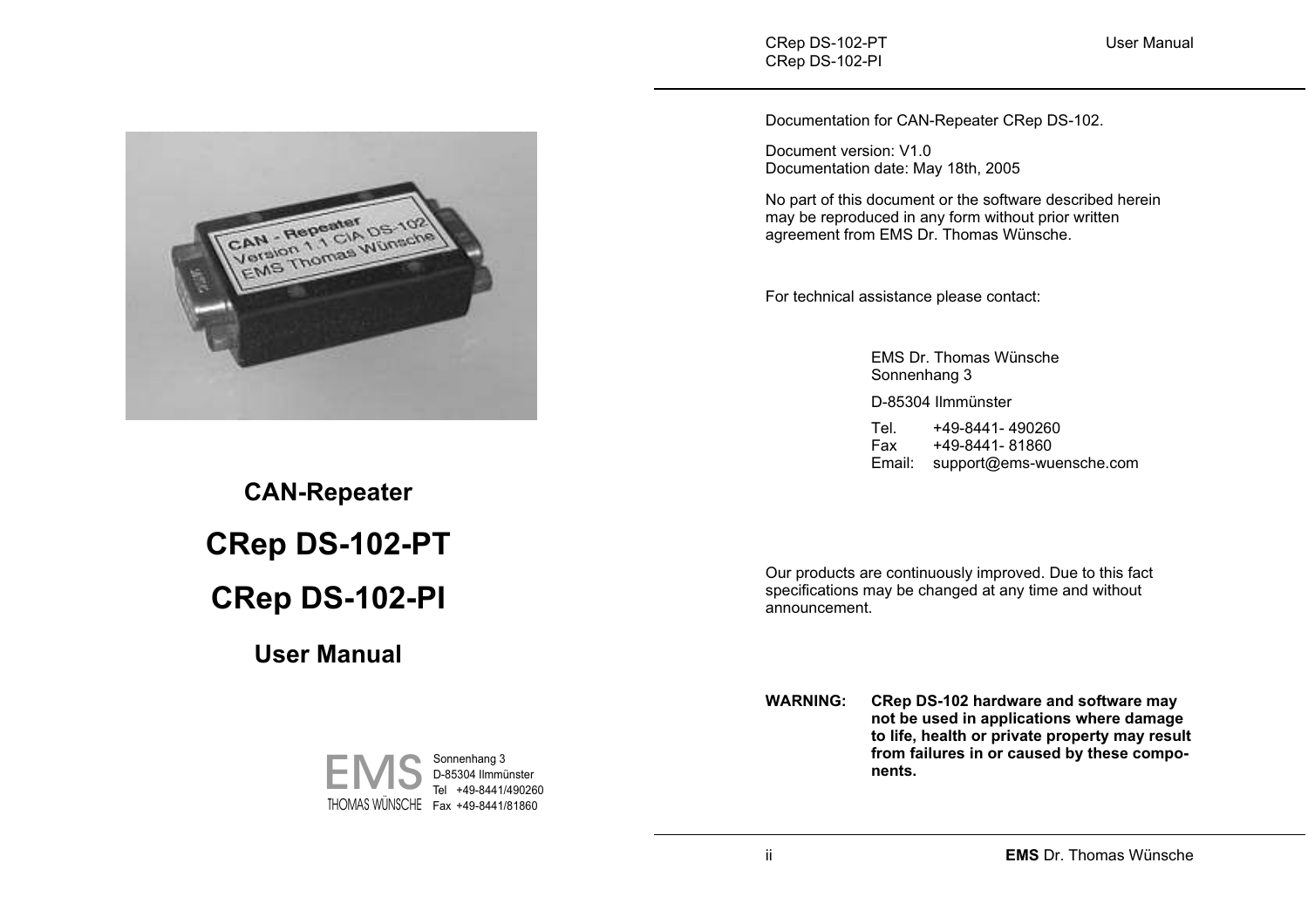## **Contents**

|   | 1.2 General Description 1       |
|---|---------------------------------|
|   | 1.3 Sample Applications 2       |
|   | 1.4 Ordering Information 2      |
|   | 2 Electrical Characteristics 3  |
|   | 2.1 Absolute Limiting Values 3  |
|   |                                 |
| 3 | Operating Instructions. 5       |
|   | 3.1 Layout and Pin Assignment 5 |
| 4 |                                 |
| 5 | Appendix A: Topology examples 8 |

## THIS PAGE INTENTIONALLY LEFT BLANK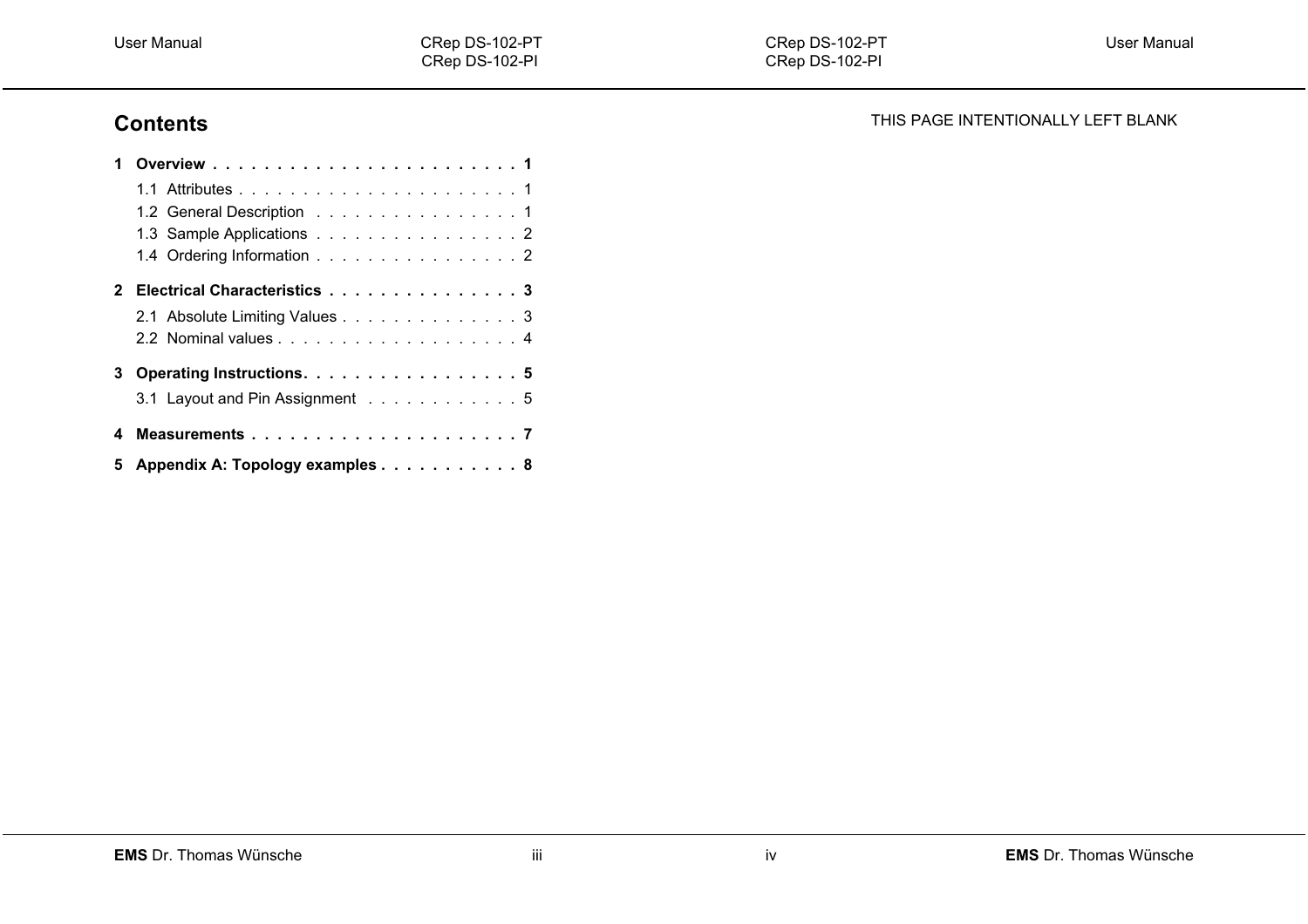### **1Overview**

## **1.1 Attributes**

- Short propagation delay due to renunciation of galvanic separation
- Small and robust construction, completely enclosed into epoxy resin
- Screw mounting or installation in cable channel

# **1.2 General Description**

The compact CAN repeater CRep DS-102 transmits and amplifies CAN signals in <sup>a</sup> protocol transparent way. Each of the CAN connections behaves like <sup>a</sup> single physical CAN node. CRep DS-102 allows the design of flexible wiring topologies, star and tree structures as well as stub lines can be realized. By selection of the most favourable network topology for the application needs the installation costs can be lowered.

The maximum data rate can be increased if<br>CRep DS-102 is used to optimize the netwo CRep DS-102 is used to optimize the network structure. An increase of the number of nodes in <sup>a</sup> CAN network is possible through separation into sub networks, each of them connected<br>by CRop DS 102, Each sub notwork can ma by CRep DS-102. Each sub network can manage a maximum number of CAN nodes only<br>restricted by the transceiver driver canabilities restricted by the transceiver driver capabilities. With transmission over long distances CRep DS-102 allows signal recovering.

## **1.3 Sample Applications**

- Building installation
- •Plant automation
- •Special machines manufacturing
- Utility vehicles onboard networks
- Measurement technology

# **1.4 Ordering Information**

CRep DS-102 is available in two versions:

| 12-00-0xx-20 | <b>CRep DS-102-PT-</b><br>CAN repeater, physical<br>interface complying with<br>ISO11898, supply line<br>connected<br>( inhibit time)     |
|--------------|-------------------------------------------------------------------------------------------------------------------------------------------|
| 12-00-1xx-20 | <b>CRep DS-102-PI-</b><br>CAN repeater, physical<br>interface complying with<br>ISO11898, supply line not<br>connected<br>( inhibit time) |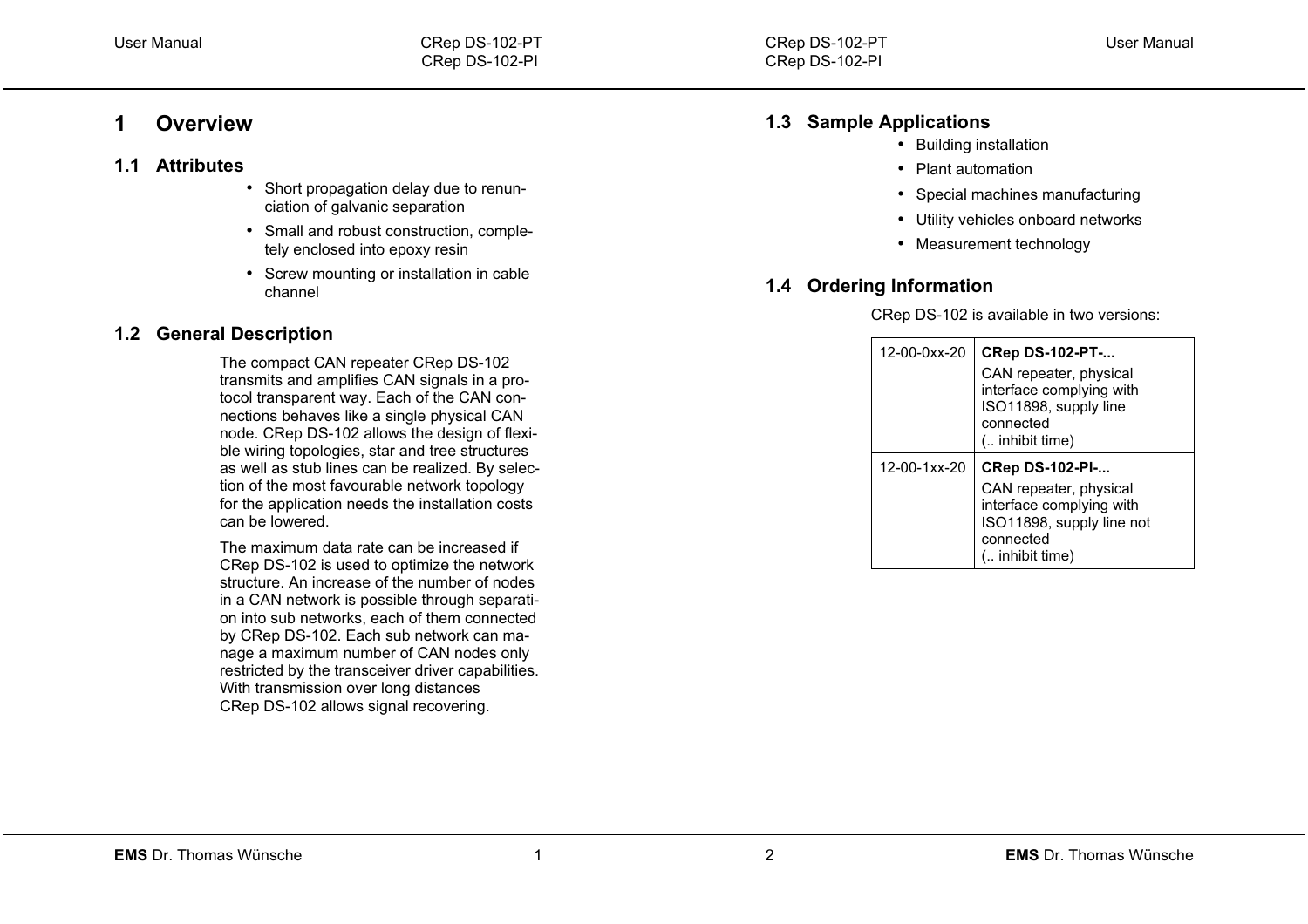### **2Electrical Characteristics**

# **2.1 Absolute Limiting Values**

Any (also temporary) stress in excess of the limiting values may cause permanent damage on CRep DS-102 and connected devices. Exposure to limiting conditions for extended periods may affect the reliability and shorten the life cycle of the device.

| <b>Parameter</b>                               | Min    | Max    | Unit |
|------------------------------------------------|--------|--------|------|
| Storage temperature                            | $-20$  | $+80$  | °C   |
| Operating temperature                          | 0      | $+60$  | °C   |
| Power supply voltage                           | $-100$ | +16    | v    |
| Voltage on bus<br>connections                  | -4     | +16    |      |
| Current over ground<br>(pins 3,6)              | $-2$   | $+2$   | А    |
| Current over signal<br>lines (pins 1, 4, 5, 8) | -500   | $+500$ | mA   |
| Maximum power<br>dissipation (at 60°C)         |        | 1000   | mW   |

# **2.2 Nominal values**

All values, unless otherwise specified, refer to a supply voltage of 12V and an environmental<br>tance article of 20% temperature of 20°C.

| <b>Parameter</b>                                    | Min  | <b>Typ</b> | Max   | Unit |
|-----------------------------------------------------|------|------------|-------|------|
| Current<br>consumption<br>(no load)                 |      | 68         |       | mA   |
| Current<br>consumption<br>(250kBit/s,<br>100% load) |      | 98         |       | mA   |
| Power supply<br>voltage                             | $+7$ |            | $+14$ | v    |
| Propagation<br>delay                                |      | 100        | 175   | ns   |

### **EMS** Dr. Thomas Wünsche 3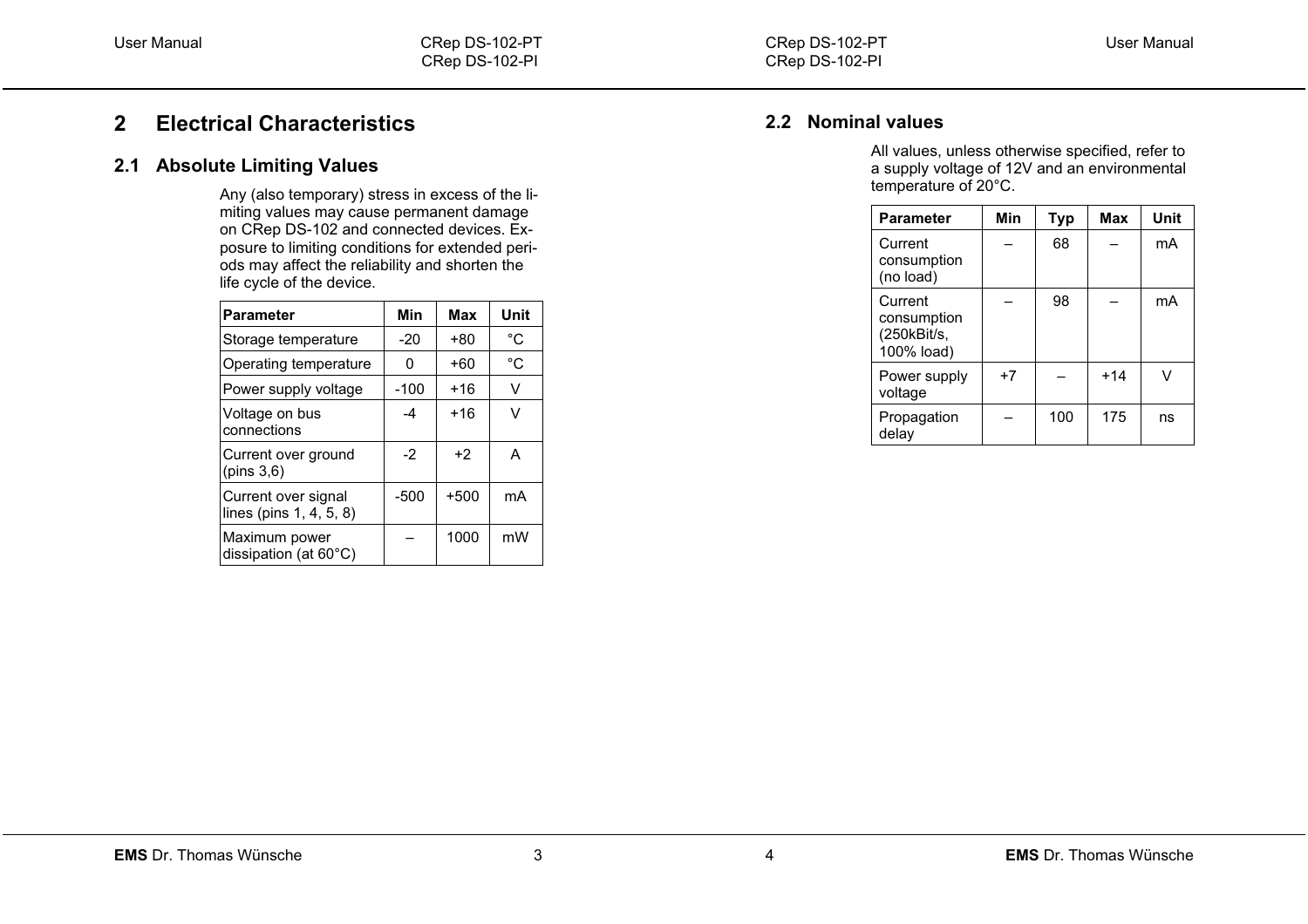### **3Operating Instructions**

# **3.1 Layout and Pin Assignment**

CRep DS-102 devices include <sup>2</sup> CAN segments, fed to a male and a female plug of type D-Sub 9. The plugs carry the CAN signals and the supply voltage. The following diagrams show internal connections.

## **CRep DS-102-PT**

| CRep DS-102-PT |                |  |                         |  |  |                |       |
|----------------|----------------|--|-------------------------|--|--|----------------|-------|
| V+             | 9              |  |                         |  |  | 9              | V+    |
| CAN L          | $\overline{2}$ |  |                         |  |  | $\overline{2}$ | CAN L |
| CAN H          | 7              |  | Repeater<br>Electronics |  |  | 7              | CAN_H |
| Gnd            | 3              |  |                         |  |  | 3              | Gnd   |
| Gnd            | 6              |  |                         |  |  | 6              | Gnd   |
|                |                |  |                         |  |  |                |       |
|                | 4              |  |                         |  |  | 4              |       |
|                | 5              |  |                         |  |  | 5              |       |
|                | 8              |  |                         |  |  | 8              |       |
|                |                |  |                         |  |  |                |       |

## **CRep DS-102-PI**

| CRep DS-102-PI |                |  |                         |  |                |       |
|----------------|----------------|--|-------------------------|--|----------------|-------|
| V+             | 9              |  |                         |  | 9              | V+    |
| CAN_L          | $\overline{2}$ |  |                         |  | $\overline{2}$ | CAN L |
| CAN H          | 7              |  | Repeater<br>Electronics |  | 7              | CAN H |
| Gnd            | 3              |  |                         |  | 3              | Gnd   |
| Gnd            | 6              |  |                         |  | 6              | Gnd   |
|                | 1              |  |                         |  | 1              |       |
|                | 4              |  |                         |  | 4              |       |
|                | 5              |  |                         |  | 5              |       |
|                | 8              |  |                         |  | 8              |       |
|                |                |  |                         |  |                |       |

The pins <sup>3</sup> and <sup>6</sup> are connected internally.

### **4Measurements**

### All values in [mm].



6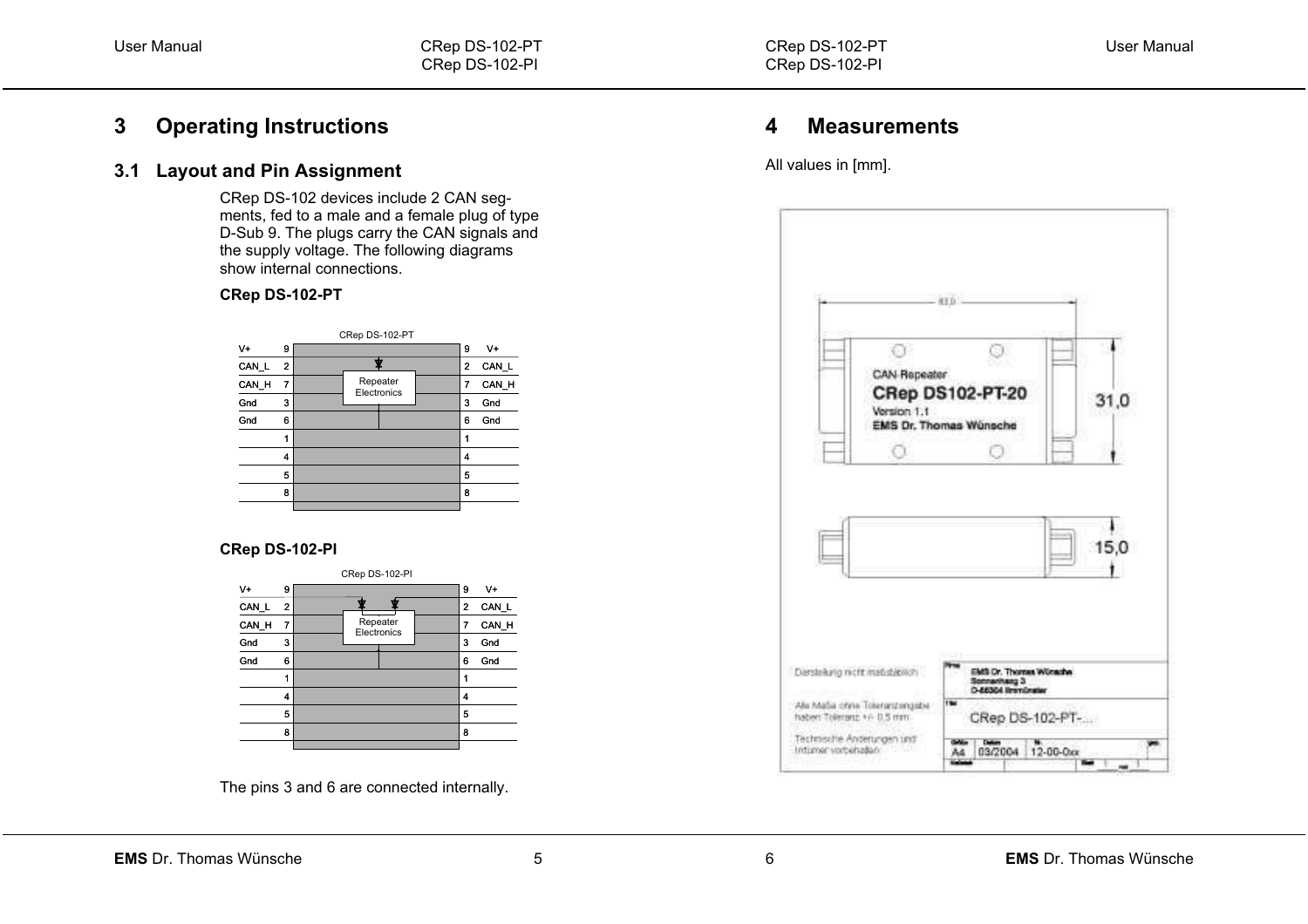### **5Appendix A: Topology examples**

CAN busses should always be terminated on both ends, typically using a 120Ohm termination resistor between CAN-High<br>and CAN Law signal lines and CAN-Low signal lines.

**Legend**



### **Line topology with repeaters**



## **Tree topology with repeaters**



### **Star topology with repeaters**



8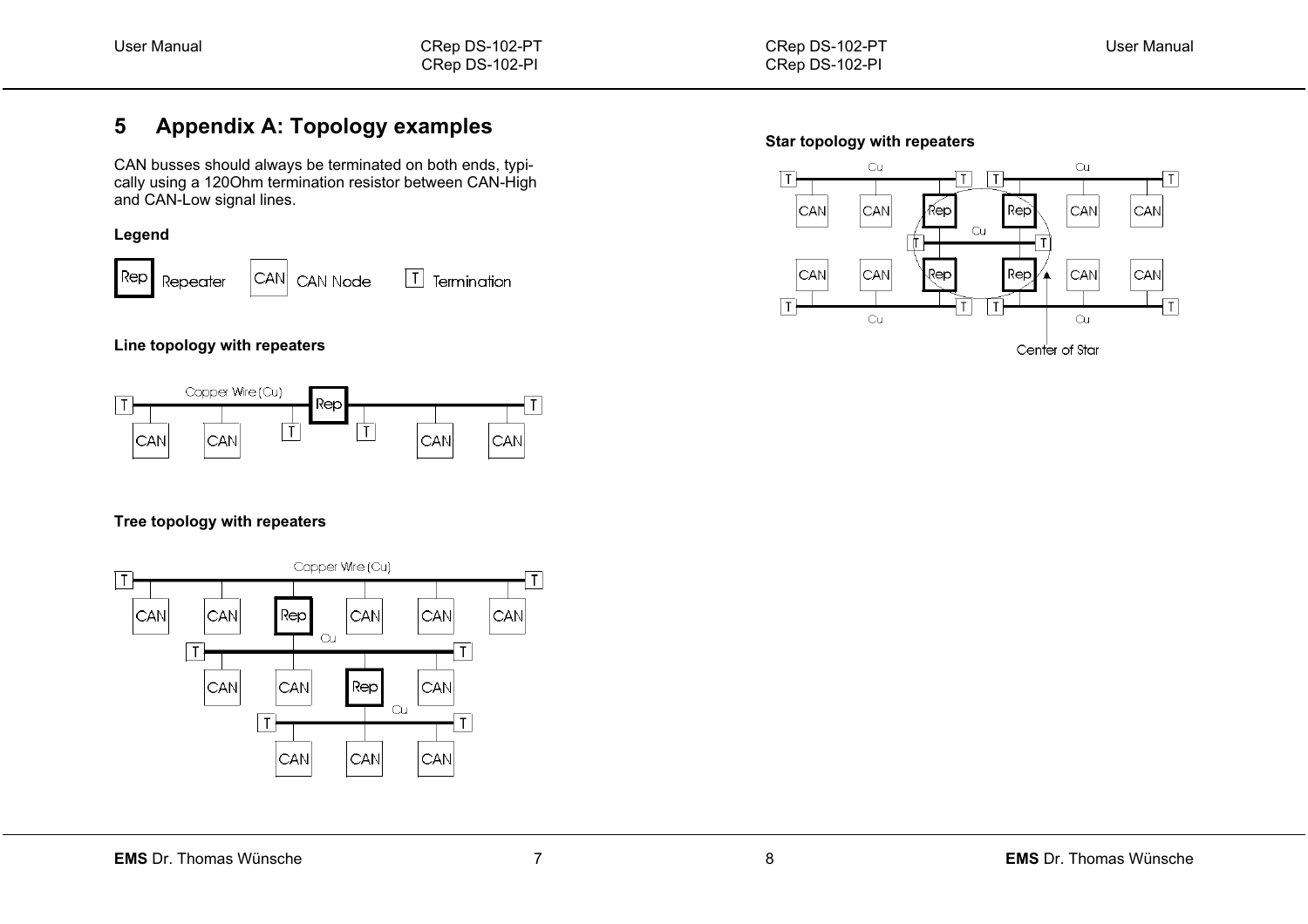THIS PAGE INTENTIONALLY LEFT BLANK

THIS PAGE INTENTIONALLY LEFT BLANK